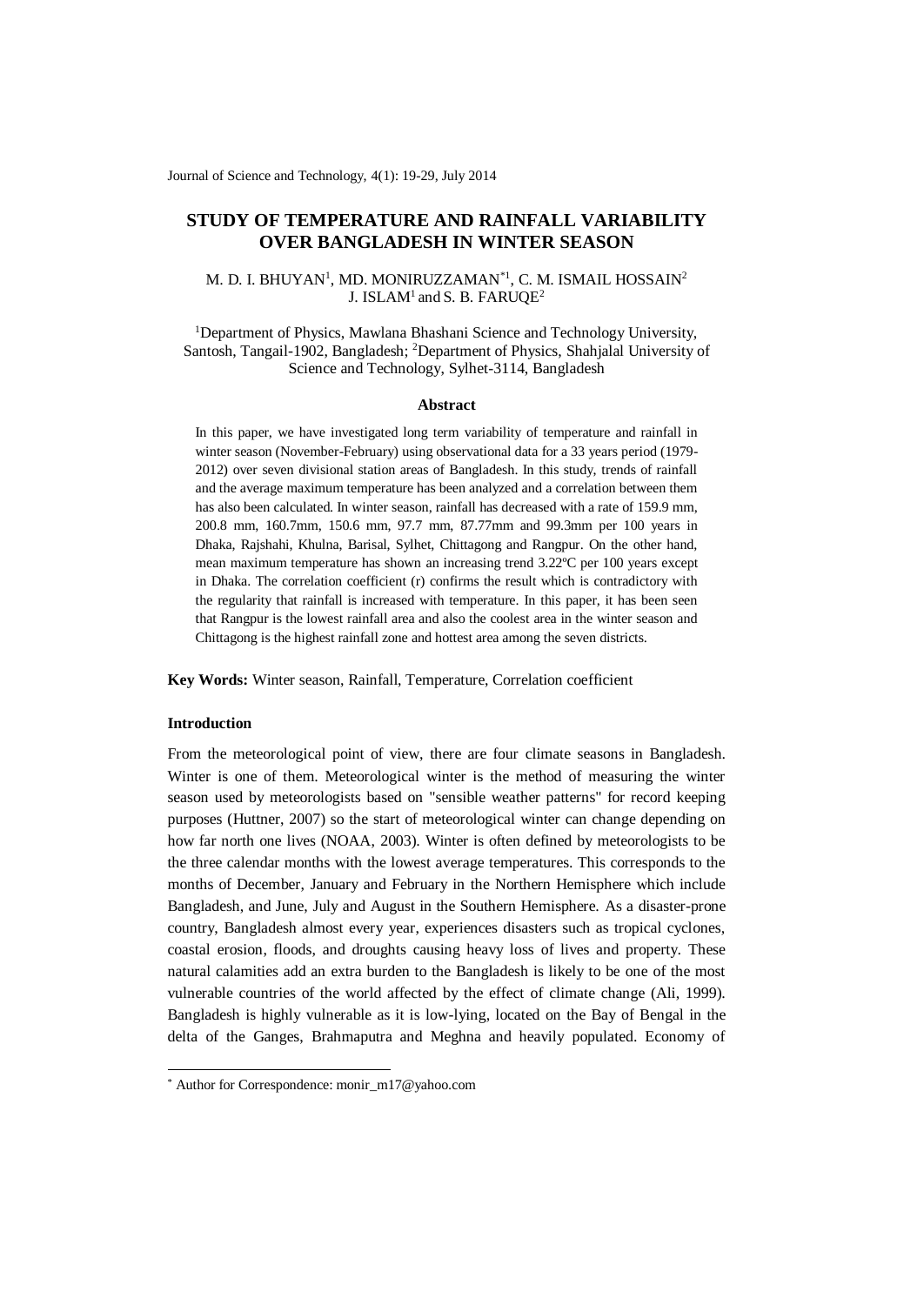Bangladesh strongly depends on agriculture and natural resources that is sensitive to climate change and Sea Level Rise (SLR).

The influence of higher temperatures, more extreme weather events such as floods, cyclone, severe drought and SLR are already being felt in South Asia and will continue to intensify (Haq et. al., 1998; Karim et. al., 1998). But compared to the importance of the atmosphere, our knowledge about it is limited. Many aspects of the atmosphere (temperature, wind, rainfall) may change due to greenhouse gas induced warming. It is expected that the intensity of the hydrological cycle will increase as the climate warms. In particular precipitation extremes are generally expected to increase at the same rate with temperature. The saturated amount is found to increase with 7% per °C. However, data analysis of precipitation showed different behavior when the temperature becomes bigger than 12ºC (Geert Lenderink and Erik van Meijgaard, 2008). Recent studies shown that the amount of rainfall decreases in the last decade in this part of South Asia, which includes Bangladesh (Bhuyan et. al., 2013) in summer monsoon season.

Intergovernmental Panel on Climate Change (IPCC) has reported in their fourth assessment report that global surface temperature increased  $0.74 \pm 0.18$  °C during the 100 years ending in 2005 (IPCC 2007). It has been also noted by IPCC that the rise of mean annual temperature will be 3.3 °C per century. In the past, a number of studies have been carried out for showing the changes of climate parameters over Bangladesh. Chowdhury and Debsharma (1992) and Mia (2003) pointed out that the temperature has been changed by using historical data of some selected meteorological stations. Parathasarathy et. al., (1987) and Divya and Mehritra (1995) reported mean annual temperature of Bangladesh has increased during the period of 1895-1980 at 0.3ºC over the past two decades. Karmakar and Shrestha (2000) projected that annual mean maximum temperature will increase to 0.4ºC and 0.73ºC by the year of 2050 and 2100 respectively using the 30 years (1961-1990) data for Bangladesh.

The objective of this study is to identify the trend of temporal statistics (standard deviation, mean and co-efficient of variation, moving average) division wise with respect to year and observe climate variability of rainfall and temperature. This study also observes the variability of rainfall and temperature over time and space in the winter season in a particular division with the increase of years.

### **Materials and Methods**

Maximum daily temperature and daily total rainfall data from November-February of last 33 years (1979 to 2012) collected from 34 stations of BMD (Bangladesh Meteorological Department), Dhaka, Bangladesh located over Bangladesh have been used in this study. Fig. 1 shows the location of the BMD stations over Bangladesh. Here we take only seven divisional station area that means Dhaka (Lat.: 23Deg.46Mts.N; Long.: 90Deg. 23Mts.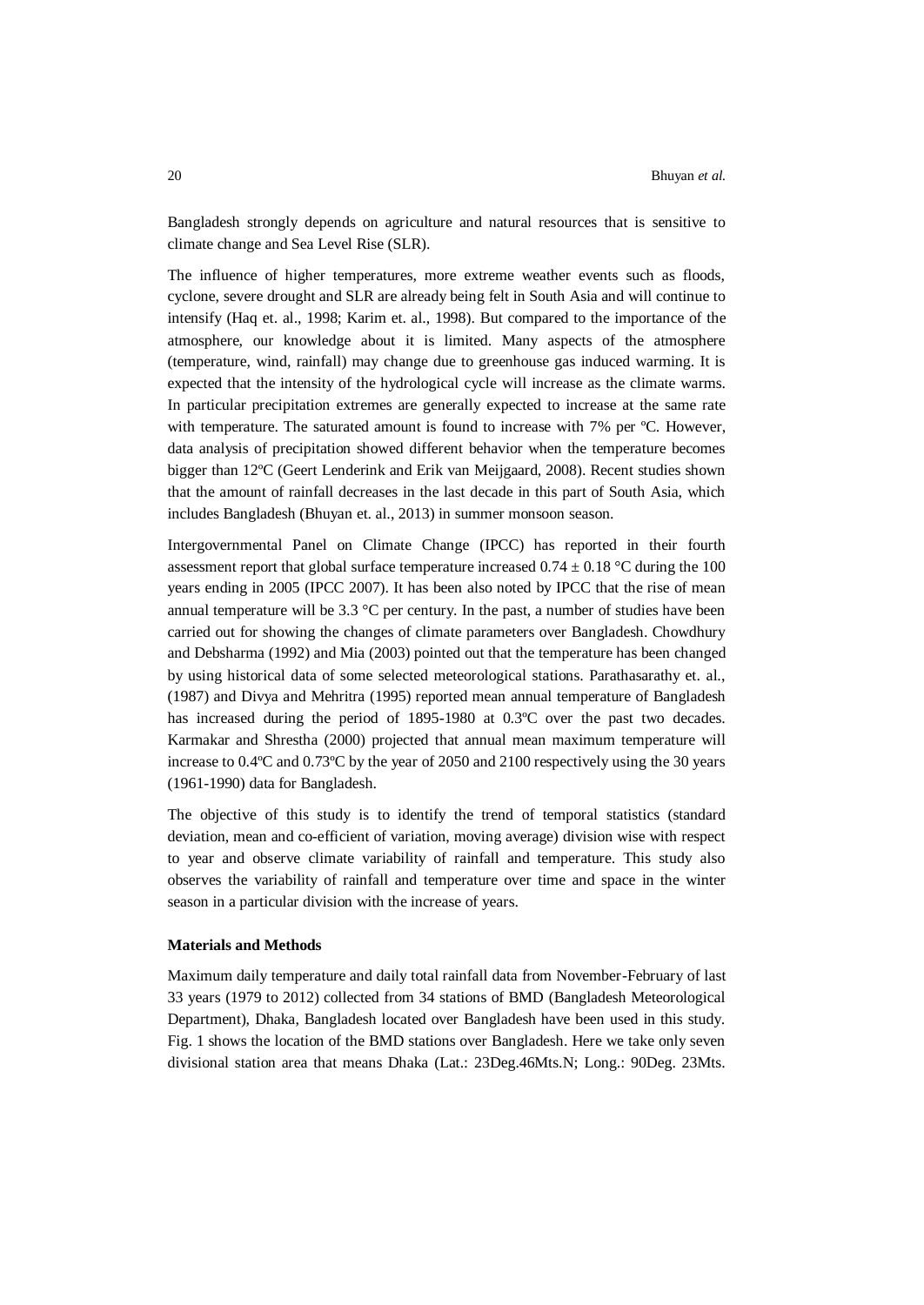Study of Temperature and Rainfall Variability over Bangladesh 21

E), Rajshahi (Lat.: 24 Deg. 22Mts.N; Long.: 88 Deg. 42Mts. E), Khulna (Lat.: 22 Deg. 47 Mts. N; Long.: 89 Deg. 32 Mts. E), Barisal (Lat.: 22Deg. 45 Mts. N; Long.: 90 Deg. 20 Mts. E), Sylhet (Lat.: 24 Deg. 54 Mts. N; Long.: 91 Deg. 53 Mts. E), Chittagong (Lat. 22 Deg. 16 Mts. N; Long.: 91 Deg. 49 Mts. E) and Rangpur (Lat.: 25 Deg. 44 Mts. N; Long.: 89 Deg. 14 Mts. E).



**Fig. 1.** Location of meteorology observation of BMD

The data were subjected to a visual assessment and the suspected data were deleted and marked as blank. These suspected data points and missing entries were filled up by cubic spline interpolation technique.

Consider the climate variable x, which could represent monthly, seasonal, annual or even decadal-mean temperature at a prescribed latitude, longitude, and height above the earth's surface. Let  $X$  be the climatological mean value of  $x$ , the departure of  $x$  from its (seasonally varying) climatological mean value, namely

$$
x'=x-X
$$
 (1)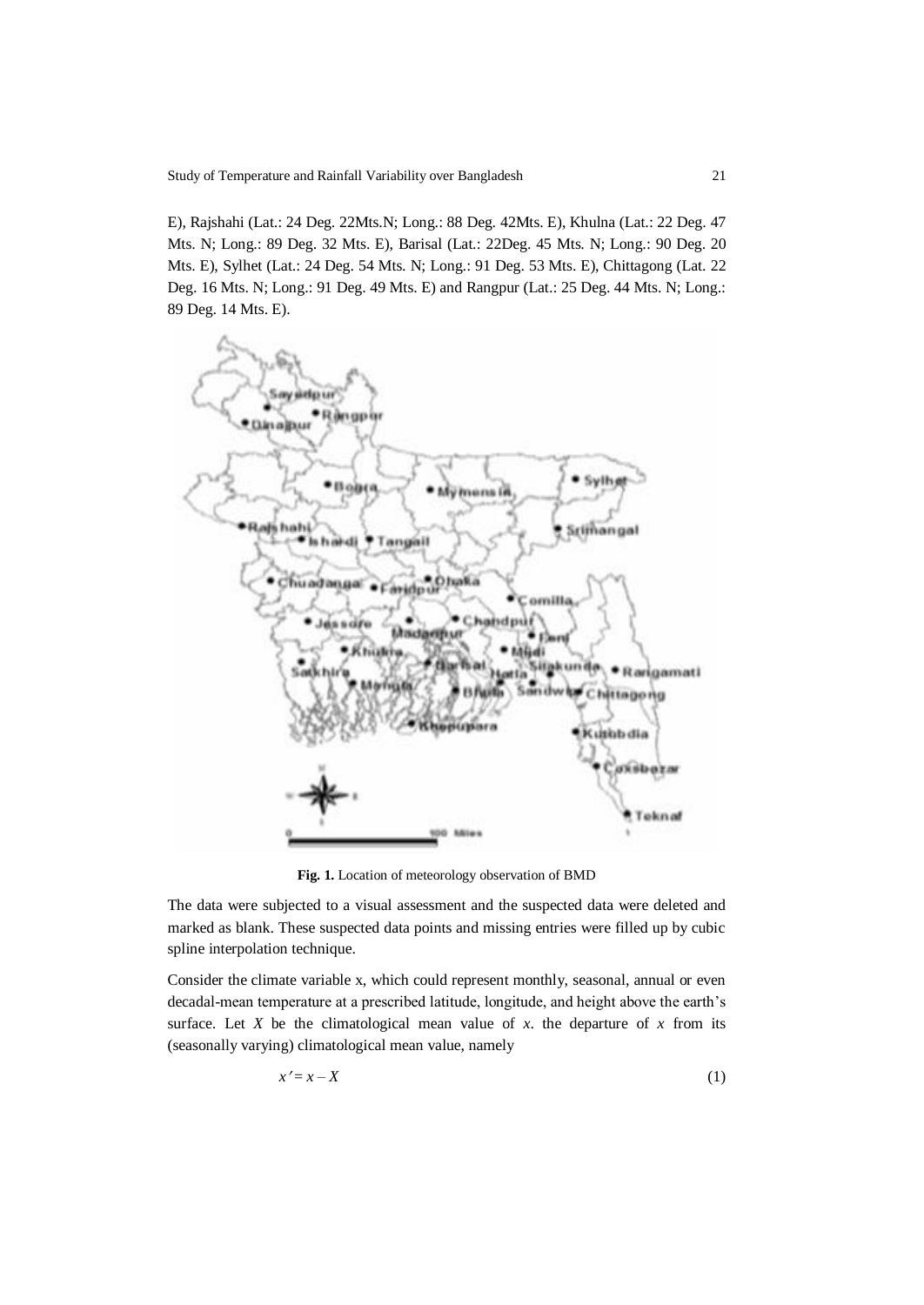is referred to as the anomaly in *x*. The variance of *x* about the climatological mean is

$$
\overline{x'^2} = \overline{(x - X)^2} \tag{2}
$$

where () denotes a time mean over the reference period upon which the climatology is based on variance. It's a positive definite quantity with units of the square of the variable under examination which is a measure of the amplitude of the variability (or dispersion) of *x* about its climatological–mean value. The standard deviation or root mean squared (r.m.s) amplitude of the variations in *x* about the time mean

$$
\sigma(x) = \sqrt{x'^2} = \sqrt{(x - X)^2} \tag{3}
$$

is widely used as a measure of the dispersion. Note that variance and standard deviation do not carry algebraic signs. The standardized anomaly

$$
x^* = \frac{x'}{\sigma(x)}\tag{4}
$$

is a dimensionless measure of the amplitude of the departure from the mean. A standardized anomaly *x\** with a value of 1.0 or -1.0 can be considered typical in terms of r.m.s amplitude.

Now let us consider the relationship between two time series  $x(t)$  and  $y(t)$ , which might represent a series of values of the same climate variable at two different geographical locations or might represent two different variables at the location. It is assumed that *x(t)* and  $y(t)$  span a common period of record. The dimensionless statistic

$$
r = \overline{x^* y^*} = \frac{\overline{x'y'}}{\sigma(x)\sigma(y)}
$$
(5)

called the correlation coefficient between  $x$  and  $y$ , is a measure of the degree to which  $x$ and *y* are the linearly related (i.e., that one is simply a linear multiple of the other). The value of *r* is such that  $-1 < r < +1$ . The  $+$  and  $-$  signs are used for positive linear correlations and negative linear correlations respectively. On the other hand, the P-value is the probability that we would have found the current result if the correlation coefficient were in fact zero (null hypothesis). If this probability is lower than the conventional 5% (P<0.05) the correlation coefficient is called statistically significant.

### **Result and Discussion**

### *Spatial Analysis*

Yearly observation of average maximum temperature and total rainfall in winter season during 1979-2012 over seven divisional stations of Bangladesh is follows: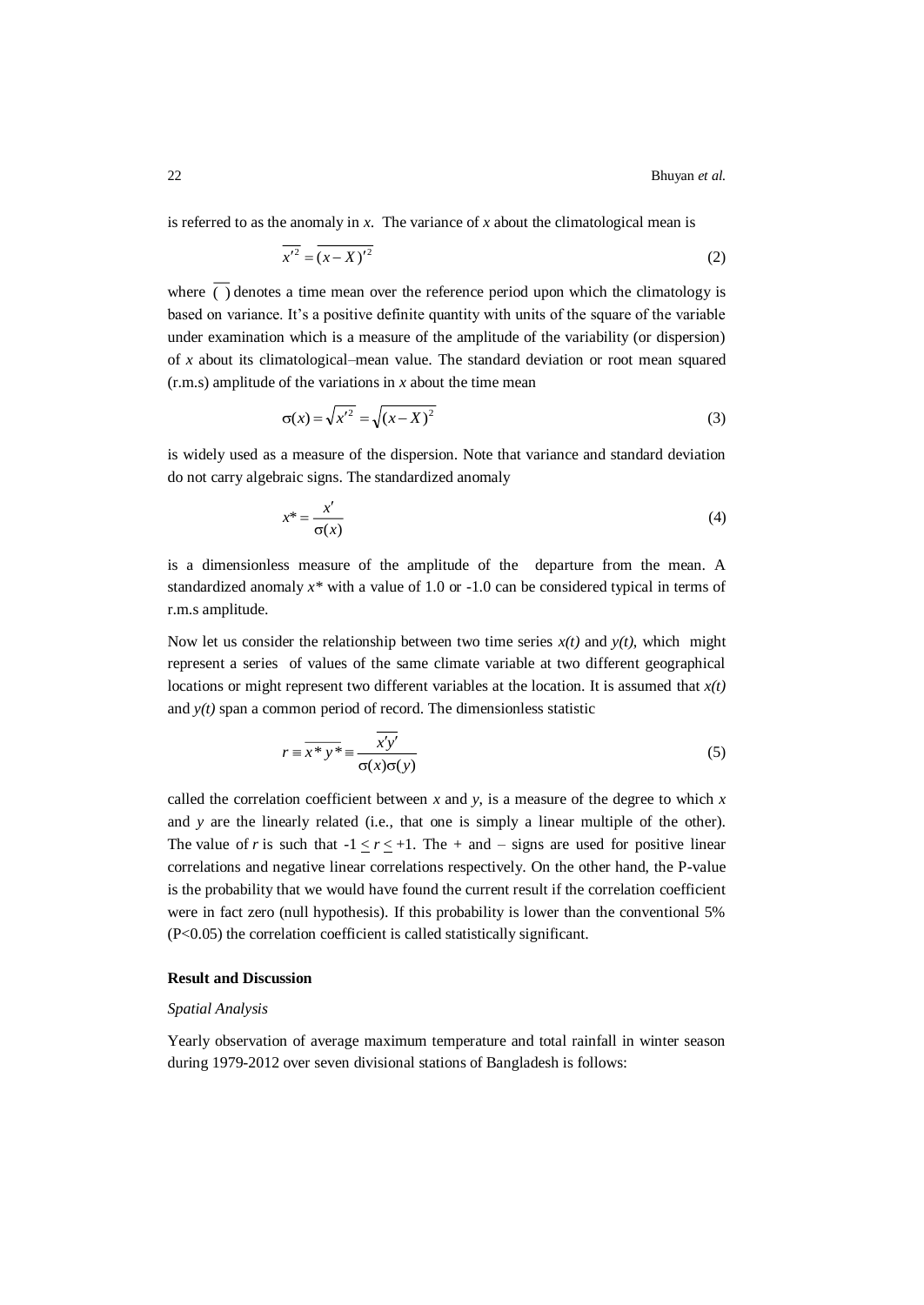Study of Temperature and Rainfall Variability over Bangladesh 23

| <b>Station</b> | Average of mean maximum temperature in $^{\circ}C$ | Average rainfall in mm |
|----------------|----------------------------------------------------|------------------------|
| Dhaka          | 27.51                                              | 18.45                  |
| Rajshahi       | 26.74                                              | 11.11                  |
| Khulna         | 27.63                                              | 22.30                  |
| <b>Barisal</b> | 27.65                                              | 21.69                  |
| Sylhet         | 27.29                                              | 20.25                  |
| Chittagong     | 28.04                                              | 23.80                  |
| Rangpur        | 25.69                                              | 9.35                   |

**Table 1. Average of mean maximum temperature and average rainfall over seven divisional stations in winter season.**

#### **Dhaka**

Fig. 2 shows total rainfall and the average maximum temperature with trend line in winter season over Dhaka. Data within last 33 years period (1979-1912) from Dhaka station of BMD is used here. During these years, total rainfall and the average maximum temperature fluctuate in each year that means not steady. In some seasons, they are positively correlated and in some seasons, they are negatively correlated that means rainfall increase with the increase temperature or rainfall decrease with the increase of temperature.



Fig. 2. Mean maximum temperature and total rainfall (with linear trend line, 3 years moving average) in winter season over Dhaka.

The trend line of total rainfall shown in Fig.2 shows that total rainfall has decreased with a rate 159.9 mm per 100 years. The trend line of average maximum temperature shown in Fig. 2 shows that average maximum temperature has also decreased with a rate of 3.22ºC per 100 years. Total rainfall was high in 2007-08 winter seasons (190mm) and minimum in 2000-01 season (1mm) and the average was 18.45 mm. But in other years, the average rainfall fluctuates randomly. The average maximum temperature also fluctuates randomly in winter from 1979 to 2012. This figure also shows that the average maximum temperature was highest (29.6ºC) in 1985-86 and it was minimum (25.6ºC) in 1991-92 and the average was 27.51ºC.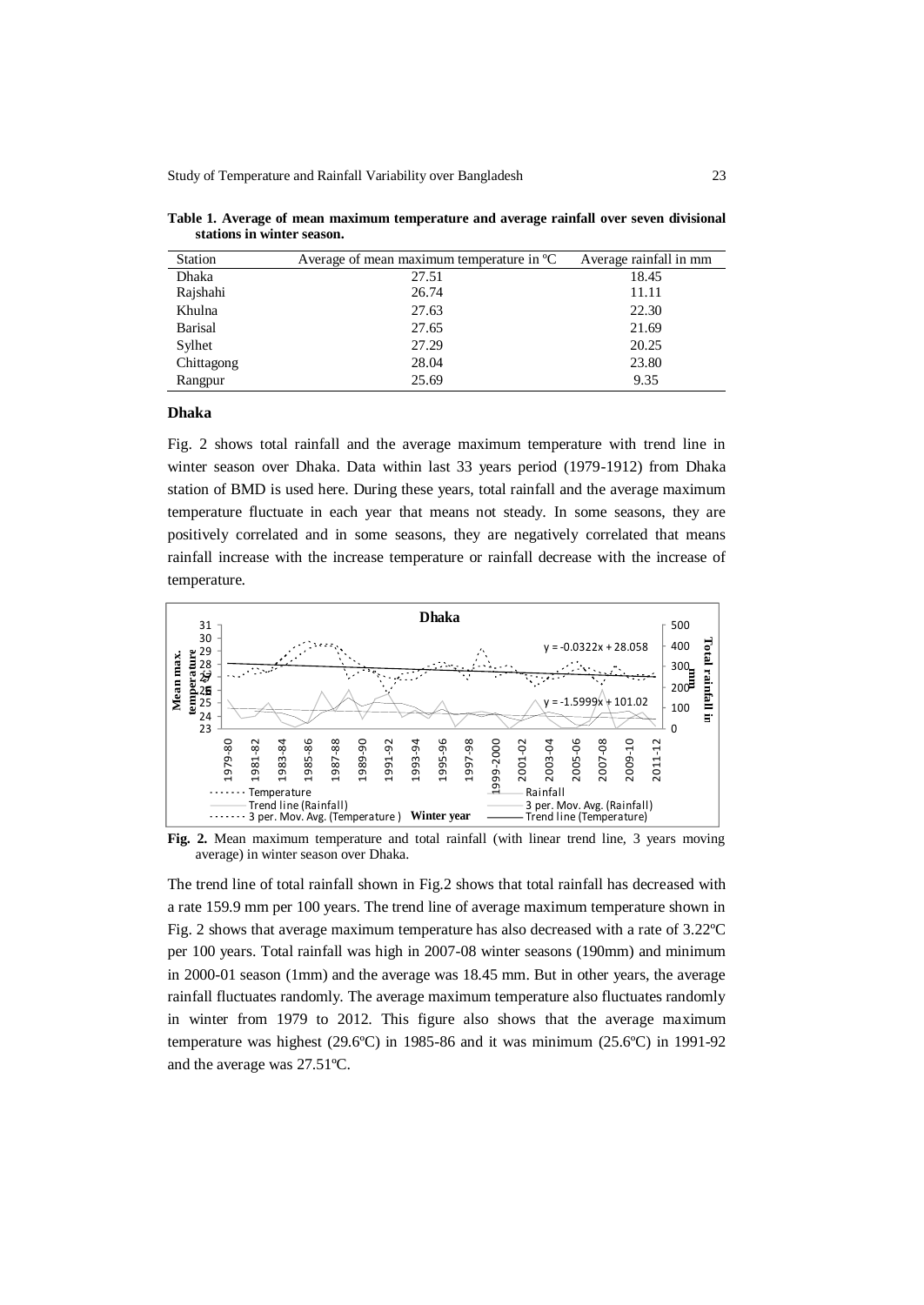



**Fig. 3.** Mean maximum temperature and total rainfall (with trend line and 3 years moving average) in winter season over Rajshahi.

Scenario of the total rainfall and the average maximum temperature in the winter season over Rajshahi are shown in Fig. 3. Data within last 33 years period (1979-1912) from the Rajshahi station of BMD is used here. During these years, the average rainfall was 11.11 mm and mean of average maximum temperature was 26.74ºC. The figure shows that the total rainfall was maximum in 1991-92 winter season (126mm) and that was minimum (0mm) in 2005-06 and average was 11.11 mm. The trend line of the total rainfall shown in Fig. 3 shows that the total rainfall has decreased with a rate of 200.8mm per 100 years and mean max. temperature also decreased with a rate of 0.5ºC per 100 years.





**Fig. 4.** Average maximum temperature and total rainfall (with trend line and 3 years moving average) in winter season over Khulna.

Fig. 4 shows the total rainfall and the average maximum temperature fluctuation in winter season from 1979-2012 over Khulna. Here, the mean value of average maximum temperature was 27.63ºC and the average rainfall was 22.3 mm. Maximum value of average maximum temperature was 28.9ºC and the minimum was 25.8ºC. On the other hand, maximum value of total rainfall was 267mm and the minimum was 0 mm. From the trend lines shown in Fig. 4 it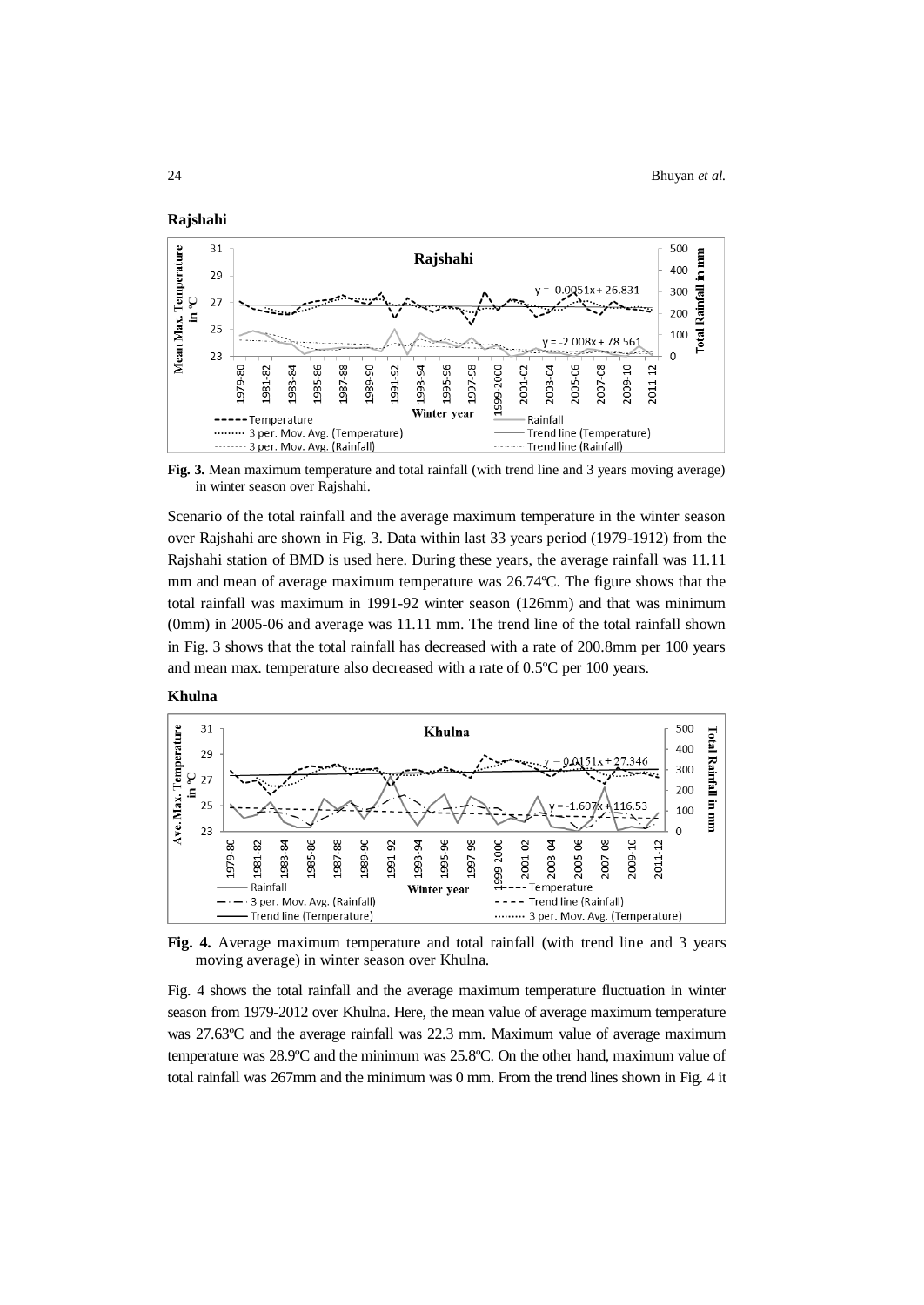has been seen that rainfall has decreased with a rate of 160.7mm per 100 years but the average maximum temperature has slightly increased with a rate of 1.51ºC per 100 years in winter seasons that means they are negatively correlated.

## **Barisal**

The average maximum temperature and the total rainfall in winter season over Barisal are shown in Fig. 5. Data within last 33 years period (1979-1912) from the Barisal station of BMD is used here. We observe the same trend line shown in Fig. 5 like Khulna, i.e., rainfall has decreased with a rate of 150.6mm per 100 years, but the average maximum temperature has increased to a rate of 2.33ºC per 100 years that means they are negatively correlated. During this season, the mean value of average maximum temperature and the average rainfall were 27.65ºC and 21.69 mm respectively and the maximum value of average maximum temperature was 28.97ºC and the minimum was 26.03ºC. On the other hand, the maximum value of total rainfall was 282 mm and the minimum was 0 mm during these periods.



**Fig. 5.** Mean maximum temperature and total rainfall (with trend line and 3 years moving average) in winter season over Barisal.

### **Sylhet**

The variation of average maximum temperature and the total rainfall with trend line in winter season over Sylhet are shown in Fig. 6. Data within last 33 years period (1979- 1912) from the Sylhet station of BMD is used here. The trend line shown in Fig. 6 shows that the total rainfall and the average maximum temperature were negatively correlated in 1987-1990, 2006-09. But in the other years, they were positively correlated. The average maximum temperature increased (with a rate of 4.58ºC per 100 years) and the total rainfall decreased (with a rate of 99.7mm per 100 years) that means they are negative correlated. Average maximum temperature trend line shows temperature has increased from 1979-2012 and total rainfall has decreased in the same time. In winter season, average rainfall was 20.25 mm and average of mean maximum temperature was 27.3ºC.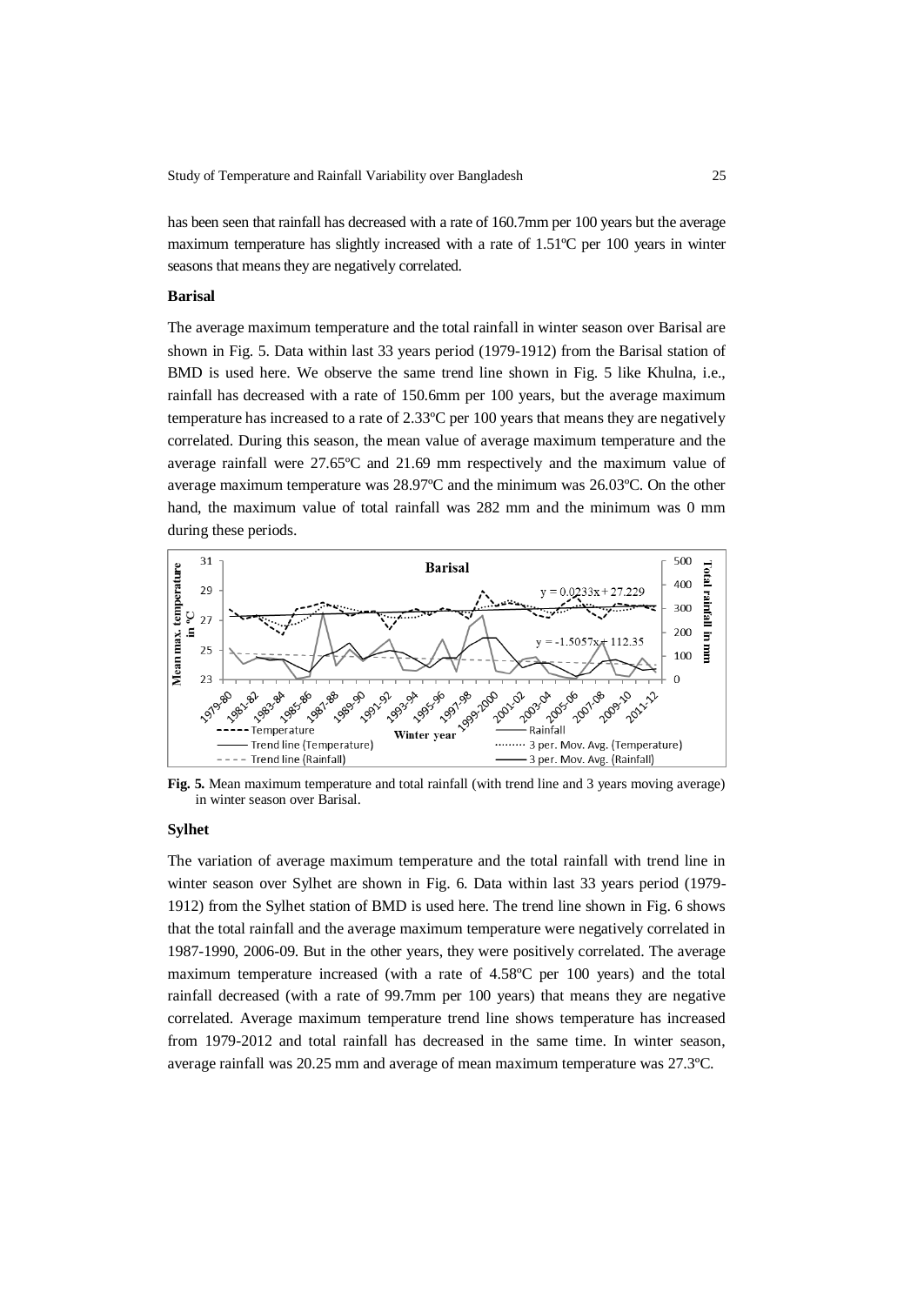

average) in winter season over Sylhet.

#### **Chittagong**

The average maximum temperature and the total rainfall in winter season for the Chittagong are shown in Fig. 7. Data within last 33 years period (1979-1912) from the Chittagong station of BMD is used here. The trend line of total rainfall has slightly decreased (with a rate of 87.77mm per 100 years) and the trend line of the average maximum temperature has increased (with a rate of 4.59ºC per 100 years) that means they are negative correlated. In Chittagong, average rainfall was 23.80 mm and average of mean maximum temperature was 28.04ºC. The highest amount (429mm) in winter season of 1995-96 and mean maximum temperature was 30.1ºC (1998-99).



Fig. 7. Average maximum temperature and total rainfall (with trend line and 3 years moving average) in winter season over Chittagong.

### **Rangpur**

Fig. 8 shows average maximum temperature and total rainfall with trend line in winter season over Rangpur. The trend line of the average maximum temperature shown in Fig. 8 was almost same from 1970 to 2012 that means the change was too small (with a rate of 0.38ºC per 100 years). And the trend line of total rainfall shows that total rainfall has decreased with a rate of 99.3mm per 100 years in winter season that means two sets of data are negative correlated. By analyzing data, it has been seen that the mean value of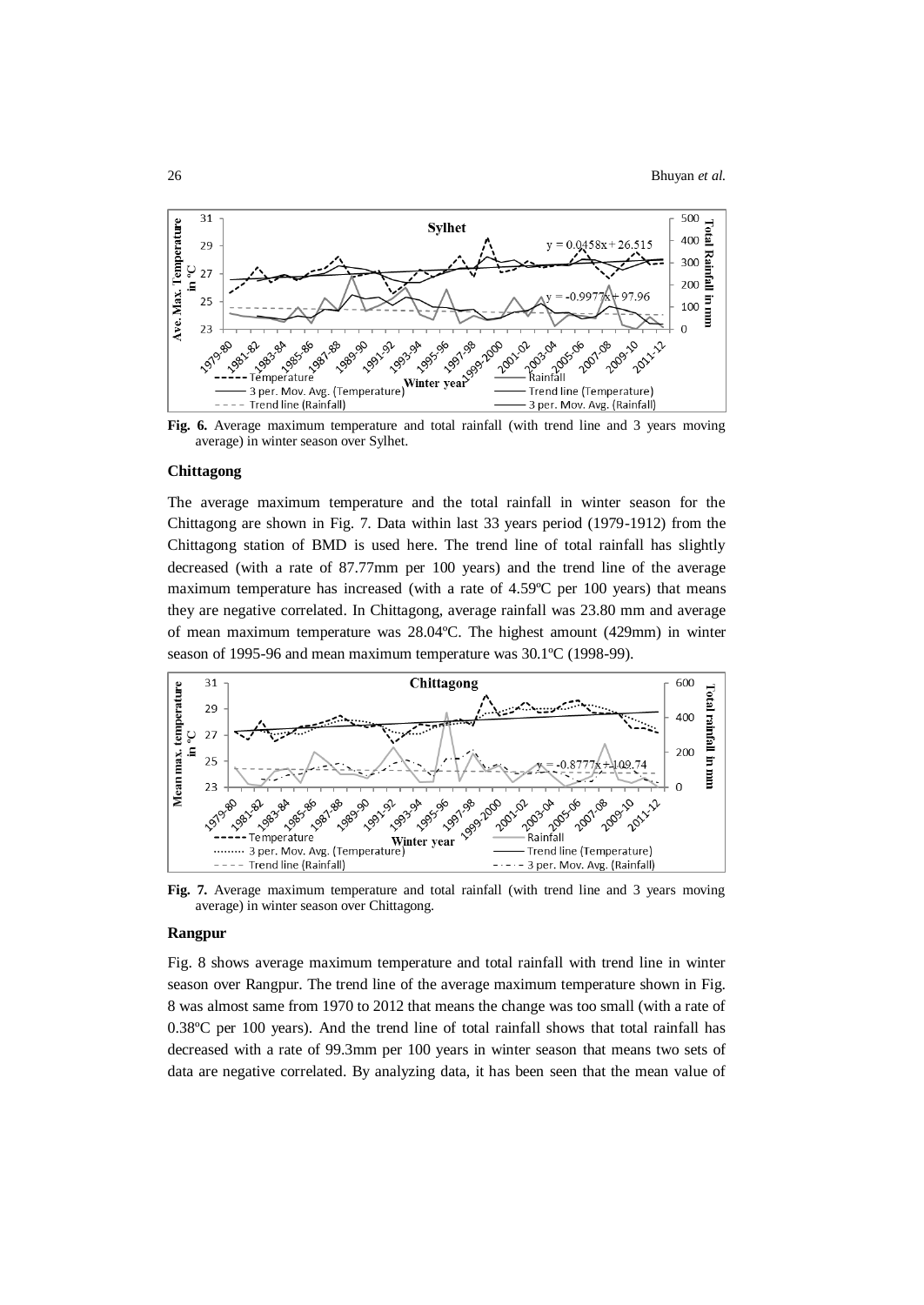average maximum temperature was 25.7ºC and average of total rainfall was 9.35 mm in winter season. The maximum amount (125mm) of rain fell in winter year 1995-96. We also observe that this area was the lowest rainfall region and also the coolest area among the seven areas in winter season.



**Fig. 8.** Average maximum temperature and total rainfall (with trend line and 3 years moving average) in winter season over Rangpur.

### *Decadal Comparison*

In the last three decades, i.e., 1982-83 to 1991-92, 1992-93 to 2001-02 and 2002-03 to 2011-12, change of average maximum temperature is shown in the Fig. 9 (a) over seven divisional station areas. From the bar chart, it has been seen that the average maximum temperature decreased linearly in Rajshahi (26.87ºC, 26.77ºC and 26.62ºC, respectively) and Dhaka (28.03ºC, 27.52 ºC and 27.08 ºC, respectively), but increased linearly in Sylhet (26.92ºC, 27.46ºC and 27.75ºC, respectively) and Chittagong (26.92ºC, 28.4ºC and 28.49ºC, respectively) in the last three decades. Changes were same in Khulna, Barisal and Rangpur i.e., in the second decade average maximum temperature increased and then decreased in the third decade. Fig. 9(b) shows an interesting result, that is, the average rainfall decreased in all areas except the Chittagong in the past three decades.

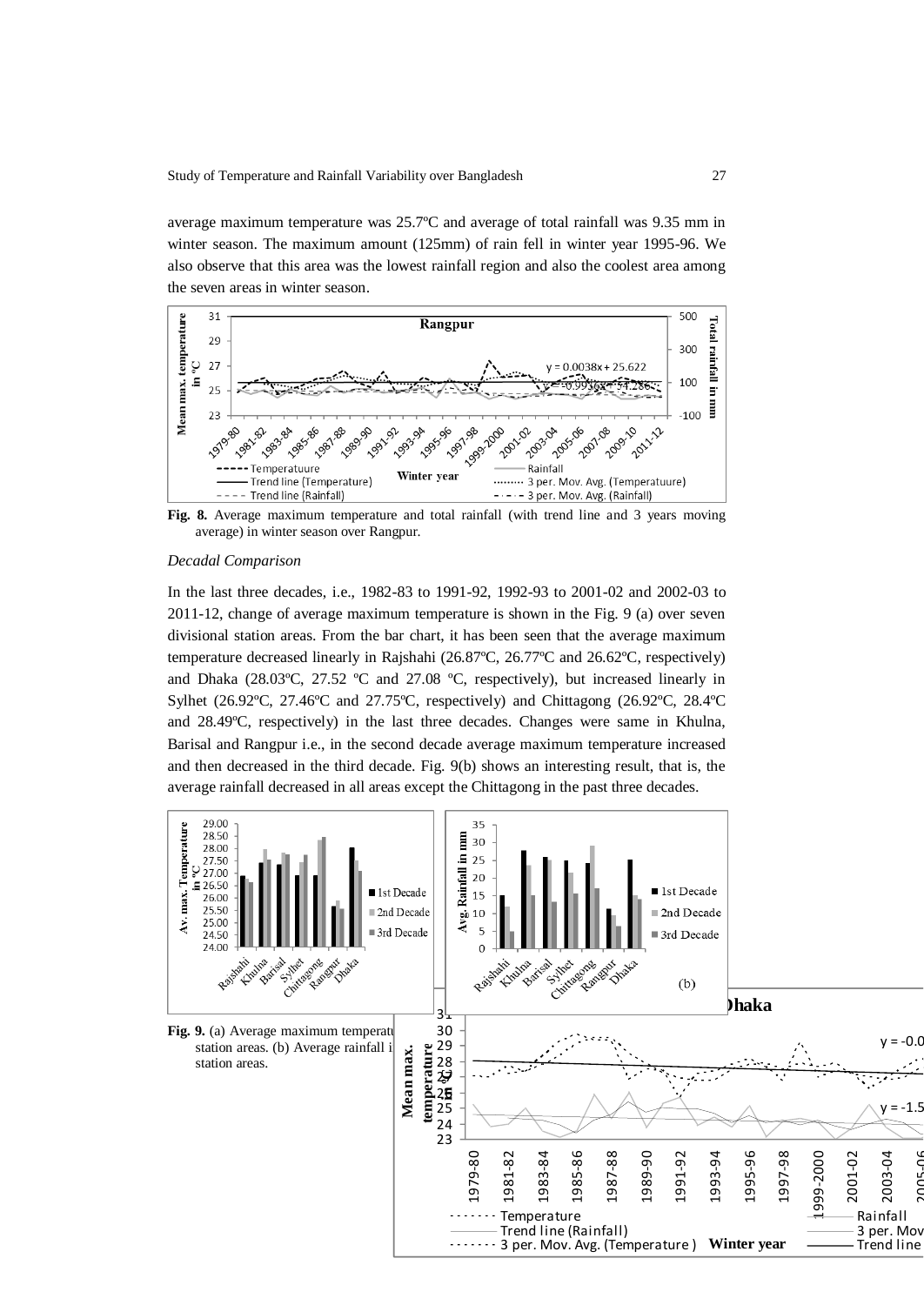### *Correlation*

From the Table 2, it has been seen that in Chittagong the average maximum temperature and average rainfall are maximum (28.07 ºC, 23.80 mm). On the other hand, the average maximum temperature and average rainfall are minimum (25.69ºC, 9.35 mm) in Rangpur. If we consider inter seasonal data, then it shows a positive correlation between the monthly average maximum temperature and monthly average rainfall in all areas except Rangpur where r-value is negative that means rainfall decreases with the increases of temperature and vise-versa. By analyzing p-value it has been seen that correlation is significant in all areas except Sylhet and Khulna.

**Table 2. Average temperature and average rainfall, correlation coefficient (r) between monthly average maximum temperature and average rainfall and P-value of winter season from 1979-80 to 2011-12.**

|            | Avg. Max.Temperature<br>$(T)$ in $^{\circ}C$ |       |       | $T_{mean}$ |             |             | Avg. Rainfall $(R)$ in mm |       |       |            |          |         |
|------------|----------------------------------------------|-------|-------|------------|-------------|-------------|---------------------------|-------|-------|------------|----------|---------|
| Station    | <b>Nov</b>                                   | Dec   | Jan   | Feb        |             | <b>Nov</b>  | Dec                       | Jan   | Feb   | $R_{mean}$ |          | P-value |
| Chittagong | 30.16                                        | 27.33 | 26.16 | 28.61      | 28.07       | 55.52 12.78 |                           | 5.88  | 21.03 |            |          |         |
| Dhaka      | 29.11                                        | 26.35 | 25.44 | 29.15      | 27.51       | 32.27       | 12.91                     | 7.39  | 21.24 | 18.45      | 0.905    | 0.047   |
| Barisal    | 29.85                                        | 26.70 | 25.47 | 28.58      | 27.65       | 45.09       | 7.00                      | 10.58 | 24.09 | 21.69      | 0.913    | 0.044   |
| Khulna     | 29.96                                        | 26.50 | 25.31 |            | 28.76 27.63 | 34.70       | 6.85                      | 14.00 | 33.67 | 22.31      | 0.883    | 0.058   |
| Rajshahi   | 29.36                                        | 25.73 | 24.01 | 27.94      | 26.76       | 12.30       | 10.06                     | 8.79  | 13.27 | 11.11      | 0.903    | 0.049   |
| Rangpur    | 28.44                                        | 24.98 | 23.02 | 26.31      | 25.69       | 7.97        | 8.88                      | 8.97  | 11.58 | 9.35       | $-0.100$ | 0.045   |
| Sylhet     | 29.56                                        | 26.68 | 25.38 | 27.76      | 27.35       | 27.70       | 12.97                     | 6.42  | 33.91 | 20.25      | 0.802    | 0.099   |

Table 3 shows Standard Deviation (SD) of average maximum temperature and total rainfall, Correlation coefficient (r) between them and P-value. From this table it has been seen that the value of correlation coefficient is negative in seven districts that means rainfall decreases with the increases of temperature or rainfall increases with the decreases of temperature which is not a common scenario. Because it is common that rainfall increases with the increases of temperature or vise-versa. The correlation is significant in Khulna, Rajshahi and Sylhet because the p-value is  $\geq 0.05$ .

**Table 3. Standard Deviation (SD) of average maximum temperature and total rainfall, correlation coefficient (r) between them and P-value from 1979-80 to 2011-12 (winter season).**

| <b>Station</b> | Parameter                     | <b>SD</b> | $\mathbf{r}$ | P-value |
|----------------|-------------------------------|-----------|--------------|---------|
| <b>Barisal</b> | Avg. max. Temp. $(^{\circ}C)$ | 0.60      | $-0.063$     | 0.365   |
|                | Rainfall (mm)                 | 73.16     |              |         |
| Dhaka          | Avg. max. Temp. (°C)          | 0.962     | $-0.278$     | 0.059   |
|                | Rainfall (mm)                 | 58.43     |              |         |
| Chittagong     | Avg. max. Temp. $(^{\circ}C)$ | 0.90      | $-0.118$     | 0.256   |
|                | Rainfall (mm)                 | 88.83     |              |         |
| Khulna         | Avg. max. Temp. $(^{\circ}C)$ | 0.65      | $-0.325$     | 0.032   |
|                | Rainfall (mm)                 | 68.3      |              |         |
| Rajshahi       | Avg. max. Temp. $(^{\circ}C)$ | 0.61      | $-0.483$     | 0.002   |
|                | Rainfall (mm)                 | 35.83     |              |         |
| Rangpur        | Avg. max. Temp. (°C)          | 0.61      | $-0.275$     | 0.061   |
|                | Rainfall (mm)                 | 28.63     |              |         |
| Sylhet         | Avg. max. Temp. $(^{\circ}C)$ | 0.85      | $-0.389$     | 0.013   |
|                | Rainfall (mm)                 | 59.36     |              |         |